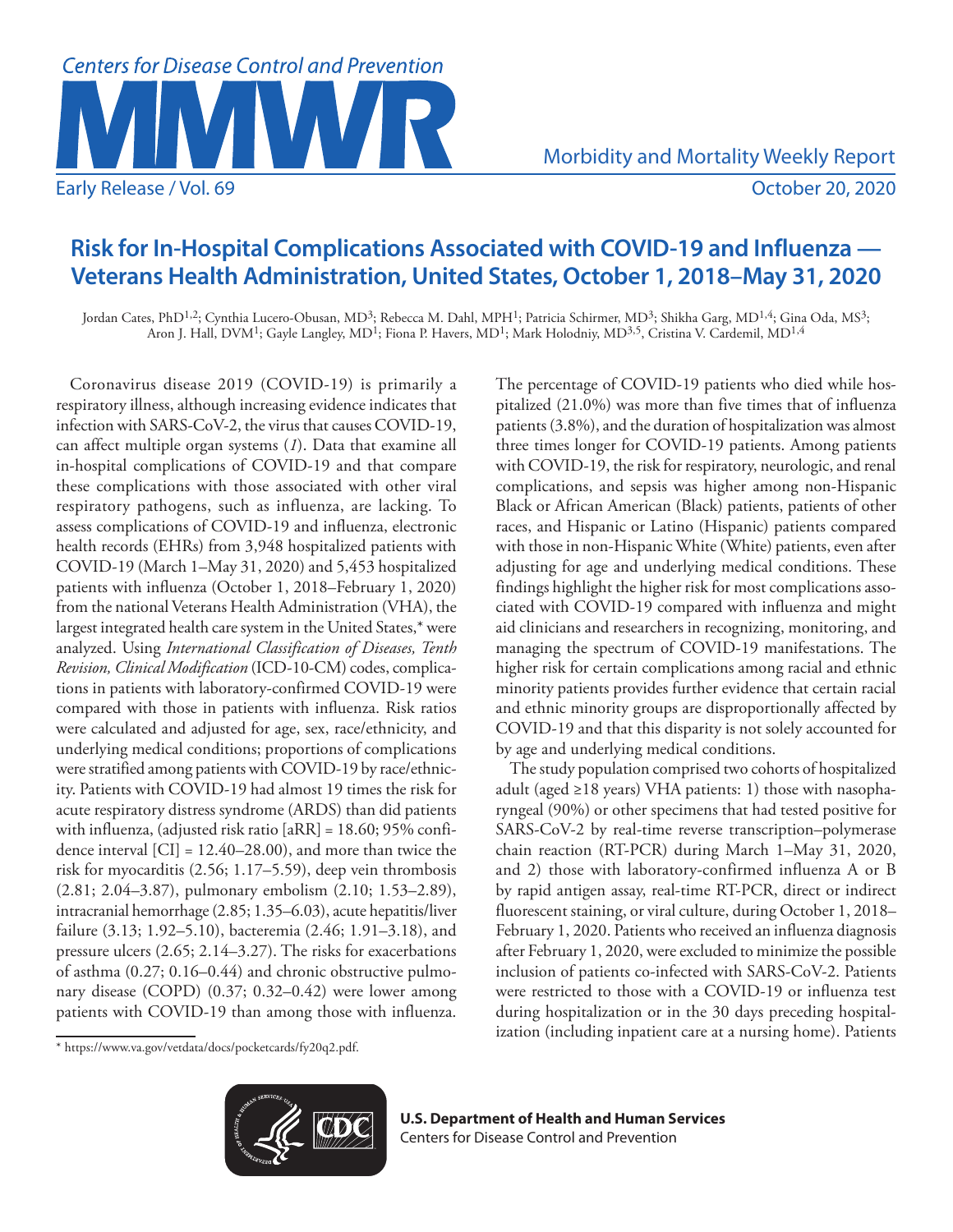who were still hospitalized as of July 31, 2020, or who were admitted >14 days before receiving testing were excluded from the analysis.

Data from EHRs were extracted from VHA Praedico Surveillance System, a biosurveillance application used for early detection, monitoring, and forecasting of infectious disease outbreaks† and Corporate Data Warehouse. Data included age, sex, race/ethnicity, ICD-10-CM diagnosis codes, hospital admission and discharge date, and, if applicable, date of intensive care unit (ICU) admission and date of death. Thirty-three acute complications (not mutually exclusive) were identified using ICD-10-CM codes from the hospitalization EHR (*2*). Underlying medical conditions were identified using ICD-10-CM codes from inpatient, outpatient, and problem list records from at least 14 days before the specimen collection date (*3*).

Categorical variables were compared using Chi-squared or Fisher's exact test and continuous variables with Wilcoxon rank sum test. Two-sided p-values <0.05 were considered statistically significant. Among patients with COVID-19, the risk for complications was compared among racial/ethnic groups using log-binomial models, adjusting for age and underlying medical conditions, with White patients as the reference group. Relative risk for complications in patients with COVID-19 compared with those with influenza were estimated using log-binomial models, adjusting for age, sex, race/ethnicity, and underlying medical conditions. To assess bias from seasonality in complications unrelated to influenza or COVID-19, a sensitivity analysis restricted to cases diagnosed during March–May of 2019 (influenza) and March–May of 2020 (COVID-19) was conducted. All analyses were performed using SAS (version 9.4; SAS Institute). The data used in this analysis were obtained for the purpose of public health operations in VHA.§ Because no additional analyses were performed outside public health operational activities, the activity was determined to meet the requirements of public health surveillance as defined in 45 CFR 46.102(l)(2), and Institutional Review Board review was not required.

During October 1, 2018–February 1, 2020, 5,746 hospitalized patients received a positive influenza test result and during March 1–May 31, 2020, 4,305 hospitalized patients received a positive SARS-CoV-2 test result. For both groups, testing occurred during the 30 days preceding hospitalization or while hospitalized. A total of 132 patients admitted >14 days before testing were excluded, as were 518 patients who were still hospitalized as of July 31, 2020, leaving 5,453 influenza patients and 3,948 COVID-19 patients for analysis.

Patients with COVID-19 were slightly older than were those with influenza (median = 70 years; interquartile range  $[IQR] = 61-77$  years versus 69 years;  $IQR = 61-75$  years)  $(p = 0.001)$ , but patients with influenza had higher prevalences of most underlying medical conditions than did those with COVID-19 (Table 1). Black patients accounted for 48.3% of COVID-19 patients and 24.7% of influenza patients; the proportion of Hispanic patients was similar in both groups. The percentage of COVID-19 patients admitted to an ICU (36.5%) was more than twice that of influenza patients (17.6%); the percentage of COVID-19 patients who died while hospitalized (21.0%) was more than five times that of influenza patients (3.8%); and the duration of hospitalization was almost three times longer for COVID-19 patients (median 8.6 days; IQR = 3.9–18.6 days) than that for influenza patients (3.0 days; 1.8–6.5 days) (p<0.001 for all).

Among patients with COVID-19, 76.8% had respiratory complications, including pneumonia (70.1%), respiratory failure (46.5%), and ARDS (9.3%). Nonrespiratory complications were frequent, including renal (39.6%), cardiovascular (13.1%), hematologic (6.2%), and neurologic complications  $(4.1\%)$ , as well as sepsis  $(24.9\%)$  and bacteremia  $(4.7\%)$ ; 24.1% of COVID-19 patients had complications involving three or more organ systems. Among COVID-19 patients, nine complications were more prevalent among racial and ethnic minority patients, including respiratory, neurologic, and renal complications, even after adjustment for age and underlying medical conditions (Table 2).

Compared with patients with influenza, patients with COVID-19 had two times the risk for pneumonia; 1.7 times the risk for respiratory failure; 19 times the risk for ARDS; 3.5 times the risk for pneumothorax; and statistically significantly increased risks for cardiogenic shock, myocarditis, deep vein thrombosis, pulmonary embolism, disseminated intravascular coagulation, cerebral ischemia or infarction, intracranial hemorrhage, acute kidney failure, dialysis initiation, acute hepatitis or liver failure, sepsis, bacteremia, and pressure ulcers (Figure). Patients with COVID-19 had a lower risk for five complications (asthma exacerbation, COPD exacerbation, acute myocardial infarction (MI) or unstable angina, acute congestive heart failure (CHF), and hypertensive crisis), although acute MI or unstable angina, acute CHF, and hypertensive crisis were not statistically significant when restricting to patients diagnosed during the same seasonal months.

<sup>&</sup>lt;sup>†</sup> <https://www.oit.va.gov/Services/TRM/ToolPage.aspx?tid=8712>.<br><sup>§</sup> Access to data for public health activities is covered under the Privacy Act of 1974, System of Records entitled National Patient Databases-VA (121VA10P2) as set forth in 79 FR 8245.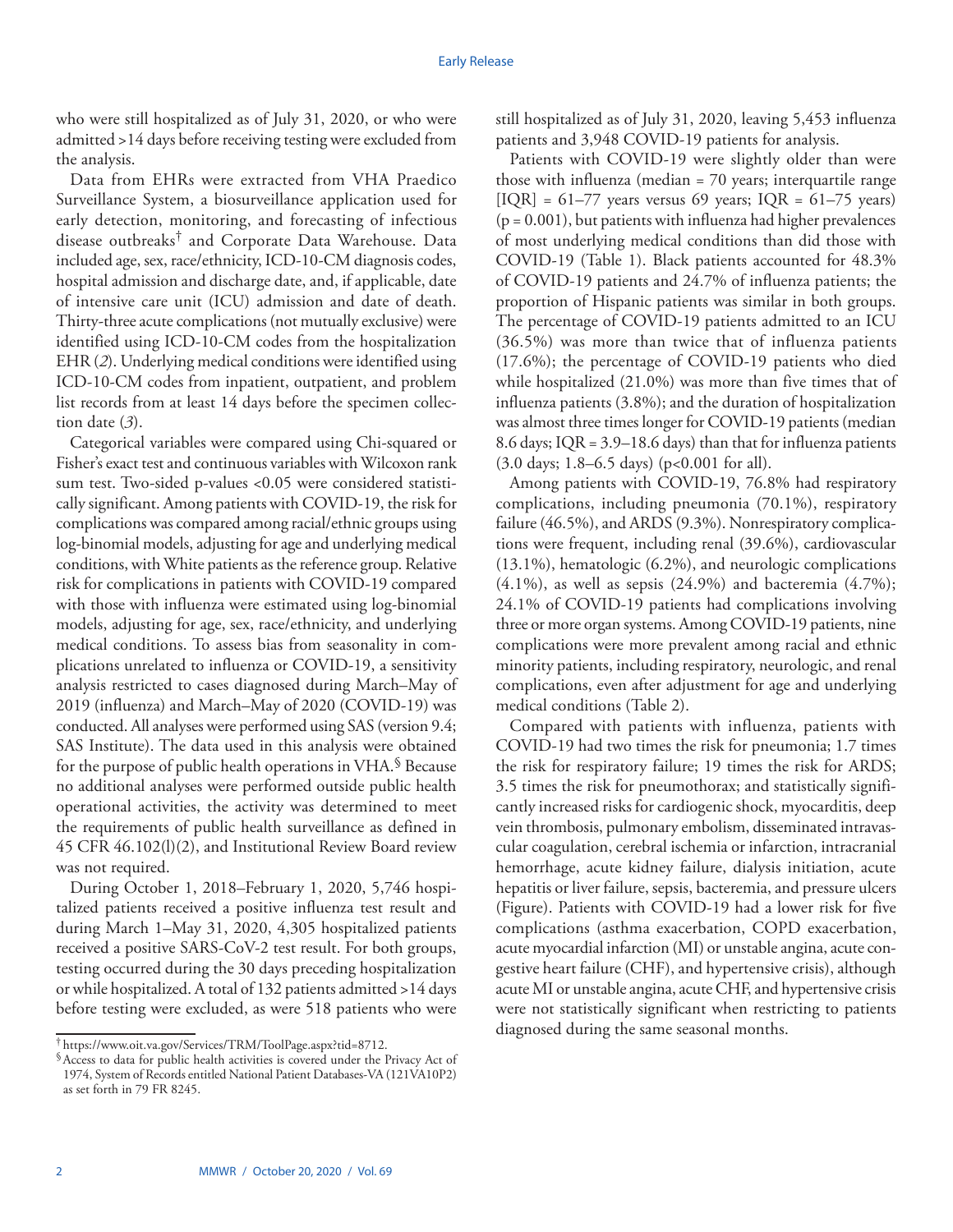# Early Release

**TABLE 1. Demographics, underlying medical conditions, acute complications, and hospital outcomes among hospitalized patients with COVID-19 (March 1–May 31, 2020) and among historically hospitalized patients with influenza (October 1, 2018—February 1, 2020)\* — Veterans Health Administration, United States**

|                                                                                                | No. (%)                   |                              |                    |  |  |
|------------------------------------------------------------------------------------------------|---------------------------|------------------------------|--------------------|--|--|
| <b>Characteristic or condition</b>                                                             | COVID-19                  | Influenza                    | P-value            |  |  |
| <b>Baseline characteristics</b>                                                                |                           |                              |                    |  |  |
| No. of patients                                                                                | 3,948                     | 5,453                        |                    |  |  |
| Median age at test date, yrs (IQR)                                                             | $70(61 - 77)$             | $69(61 - 75)$                | 0.001              |  |  |
| Male                                                                                           | 3,710 (94.0)              | 5,116 (93.8)                 | 0.76               |  |  |
| Race/Ethnicity                                                                                 |                           |                              |                    |  |  |
| White, non-Hispanic                                                                            | 1,515 (40.4)              | 3,389 (64.0)                 | < 0.001            |  |  |
| Black, non-Hispanic                                                                            | 1,811 (48.3)              | 1,305 (24.7)                 |                    |  |  |
| Other race, non-Hispanic <sup>†</sup>                                                          | 87(2.3)                   | 150(2.8)                     |                    |  |  |
| Hispanic or Latino                                                                             | 336 (9.0)                 | 449 (8.5)                    |                    |  |  |
| Underlying medical conditions <sup>§</sup>                                                     |                           |                              |                    |  |  |
| Asthma                                                                                         | 260(6.9)                  | 565 (10.5)                   | < 0.001            |  |  |
| <b>COPD</b>                                                                                    | 903 (23.9)                | 2,261 (42.0)                 | < 0.001            |  |  |
| Other lung conditions<br><b>Blood disorders</b>                                                | 534 (14.1)                | 1,078 (20.0)                 | < 0.001<br>< 0.001 |  |  |
| Cerebrovascular diseases                                                                       | 123(3.2)<br>468 (12.4)    | 257 (4.8)<br>558 (10.4)      | < 0.001            |  |  |
| Heart disease                                                                                  | 1,909 (50.4)              | 3,068 (57.0)                 | < 0.001            |  |  |
| Heart failure                                                                                  | 707 (18.7)                | 1,320 (24.5)                 | < 0.001            |  |  |
| Hypertension                                                                                   | 2,893 (76.4)              | 4,082 (75.9)                 | 0.77               |  |  |
| Diabetes mellitus                                                                              | 1,873 (49.5)              | 2,416 (44.9)                 | < 0.001            |  |  |
| Renal conditions                                                                               | 1,111 (29.4)              | 1,468 (27.3)                 | 0.03               |  |  |
| Liver diseases                                                                                 | 528 (13.9)                | 687 (12.8)                   | 0.10               |  |  |
| Immunosuppression                                                                              | 537 (14.2)                | 1,033 (19.2)                 | < 0.001            |  |  |
| Long-term medication use                                                                       | 451 (11.9)                | 776 (14.4)                   | < 0.001            |  |  |
| Cancer                                                                                         | 696 (18.4)                | 1,341 (24.9)                 | < 0.001            |  |  |
| Neurologic/Musculoskeletal                                                                     | 1,602 (42.3)              | 2,091 (38.9)                 | < 0.001            |  |  |
| Endocrine disorders                                                                            | 620 (16.4)                | 996 (18.5)                   | 0.01               |  |  |
| Metabolic conditions                                                                           | 2,525 (66.7)              | 3,628 (67.5)                 | 0.45               |  |  |
| Extreme obesity                                                                                | 333 (8.8)                 | 518 (9.6)                    | 0.18               |  |  |
| Any underlying medical condition <sup>1</sup>                                                  | 3,541 (93.6)              | 5,117 (95.1)                 | 0.001              |  |  |
| In-hospital complications**                                                                    |                           |                              |                    |  |  |
| Respiratory                                                                                    | 3,030 (76.8)              | 5,167 (94.8)                 | < 0.001            |  |  |
| Pneumonia                                                                                      | 2,766 (70.1)              | 1,916 (35.1)                 | < 0.001            |  |  |
| Respiratory failure                                                                            | 1,834 (46.5)              | 1,556 (28.5)                 | < 0.001            |  |  |
| <b>ARDS</b>                                                                                    | 369 (9.3)                 | 29(0.5)                      | < 0.001            |  |  |
| Asthma exacerbation, no./No. (%) <sup>††</sup><br>COPD exacerbation, no./No. (%) <sup>††</sup> | 17/260(6.5)               | 127/565 (22.5)               | < 0.001            |  |  |
| Pneumothorax                                                                                   | 160/903 (17.7)<br>24(0.6) | 1,154/2,261 (51.0)<br>9(0.2) | < 0.001<br>< 0.001 |  |  |
| Cardiovascular                                                                                 | 516 (13.1)                | 911 (16.7)                   | < 0.001            |  |  |
| Acute MI/Unstable angina                                                                       | 300 (7.6)                 | 499 (9.2)                    | 0.01               |  |  |
| <b>Acute CHF</b>                                                                               | 216 (5.5)                 | 467 (8.6)                    | < 0.001            |  |  |
| Cardiogenic shock                                                                              | 36 (0.9)                  | 28(0.5)                      | 0.02               |  |  |
| Hypertensive crisis                                                                            | 53 (1.3)                  | 90(1.7)                      | 0.23               |  |  |
| Acute myocarditis                                                                              | 23(0.6)                   | 11(0.2)                      | 0.002              |  |  |
| Hematologic                                                                                    | 244 (6.2)                 | 135(2.5)                     | < 0.001            |  |  |
| Deep vein thrombosis                                                                           | 131(3.3)                  | 62(1.1)                      | < 0.001            |  |  |
| Pulmonary embolism                                                                             | 112(2.8)                  | 72(1.3)                      | < 0.001            |  |  |
| DIC.                                                                                           | 18(0.5)                   | 6(0.1)                       | 0.001              |  |  |
| Neurologic                                                                                     | 161(4.1)                  | 116(2.1)                     | < 0.001            |  |  |
| Cerebral ischemia/infarction                                                                   | 125(3.2)                  | 92(1.7)                      | < 0.001            |  |  |
| Intracranial hemorrhage                                                                        | 27(0.7)                   | 10(0.2)                      | < 0.001            |  |  |
| Endocrine                                                                                      | 79 (2.0)                  | 80(1.5)                      | 0.05               |  |  |
| Diabetic ketoacidosis, no./No. (%) <sup>††</sup>                                               | 42/1,873 (2.2)            | 42/2,416 (1.7)               | 0.24               |  |  |
| Gastrointestinal<br>Acute hepatitis/liver failure                                              | 77(2.0)<br>63(1.6)        | 200 (3.7)<br>26(0.5)         | < 0.001<br>< 0.001 |  |  |
| Renal                                                                                          | 1,562 (39.6)              | 1,434 (26.3)                 | < 0.001            |  |  |
| Acute kidney failure                                                                           | 1,541 (39.0)              | 1,413 (25.9)                 | < 0.001            |  |  |
| Dialysis initiation <sup>§§</sup>                                                              | 120(3.0)                  | 39(0.7)                      | < 0.001            |  |  |
| Other <sup>¶¶</sup>                                                                            | 1,249 (31.6)              | 1,258(23.1)                  | < 0.001            |  |  |
| Sepsis                                                                                         | 984 (24.9)                | 1,012 (18.6)                 | < 0.001            |  |  |
| Bacteremia                                                                                     | 186 (4.7)                 | 100(1.8)                     | < 0.001            |  |  |
| Pressure ulcer                                                                                 | 289 (7.3)                 | 144(2.6)                     | < 0.001            |  |  |

See table footnotes on the next page.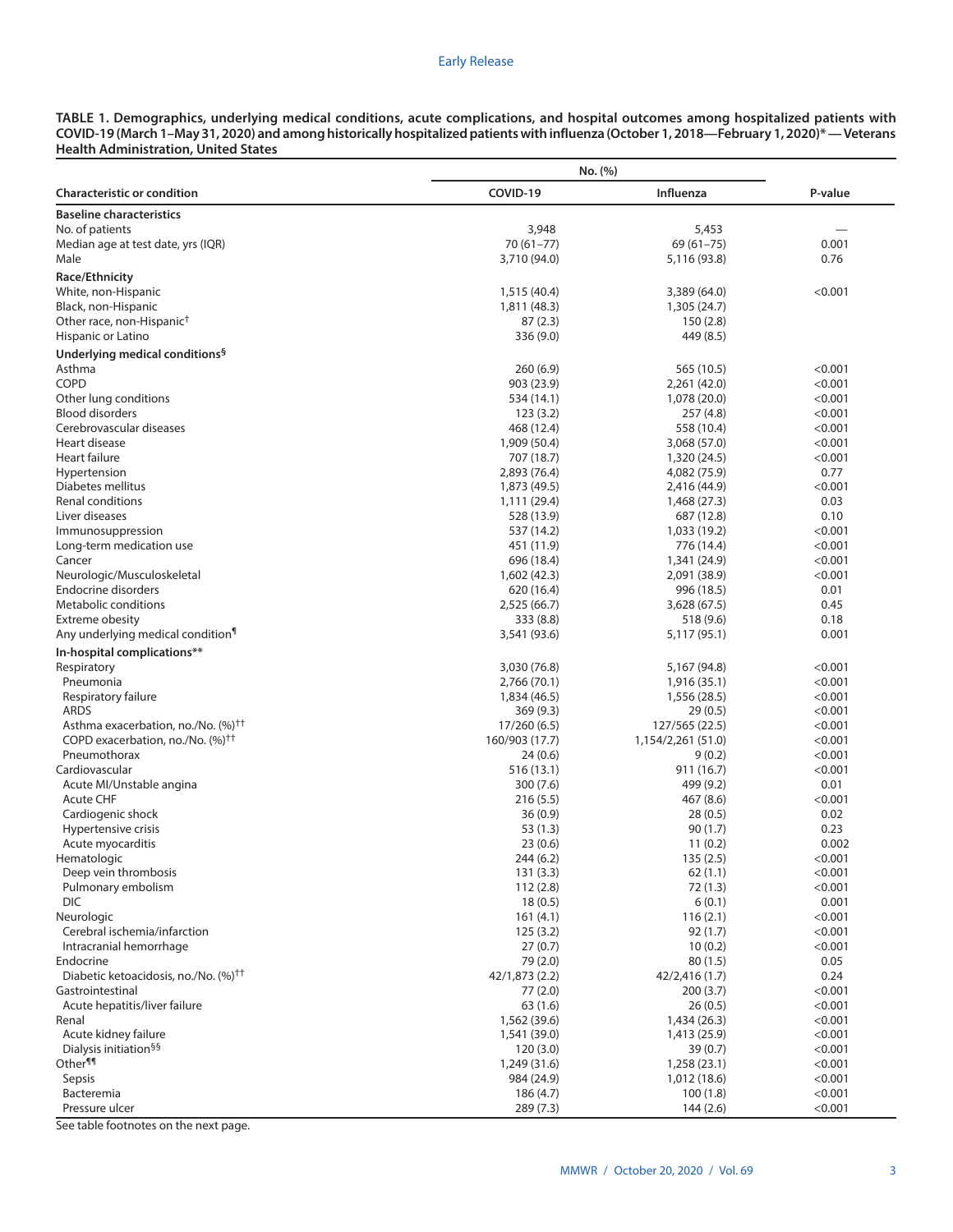**TABLE 1. (***Continued***) Demographics, underlying medical conditions, acute complications, and hospital outcomes among hospitalized patients with COVID-19 (March 1–May 31, 2020) and among historically hospitalized patients with influenza (October 1, 2018—February 1, 2020)\* — Veterans Health Administration, United States**

|                                    | No. (%)         |                |         |
|------------------------------------|-----------------|----------------|---------|
| <b>Characteristic or condition</b> | COVID-19        | Influenza      | P-value |
| <b>Hospital outcomes</b>           |                 |                |         |
| Length of stay, days (IQR)         | $8.6(3.9-18.6)$ | $3.0(1.8-6.5)$ | < 0.001 |
| ICU admission                      | 1421 (36.5)     | 961 (17.6)     | < 0.001 |
| In-hospital mortality              | 828 (21.0)      | 190(3.8)       | < 0.001 |

**Abbreviations:** ARDS = acute respiratory distress syndrome; CHF = congestive heart failure; COPD = chronic obstructive pulmonary disease; COVID-19 = coronavirus disease 2019; DIC = disseminated intravascular coagulation; ICU = intensive care unit; IQR = interquartile range; MI = myocardial infarction.

\* Data on race or ethnicity were missing for 199 (5.0%) patients with COVID-19 and 160 (2.9%) patients with influenza; data on underlying medical conditions were missing for 163 (4.1%) patients with COVID-19 and 75 (1.4%) patients with influenza; and data on ICU admission was missing for 49 (1.2%) patients with COVID-19. P-values were calculated from Chi-squared or Fisher's exact test for categorical variables and Wilcoxon rank sum test for continuous variables.

† Among patients with COVID-19, non-Hispanic Other included 22 patients with multiple races documented, 22 American Indians or Alaska Natives, 29 Asians, and 14 Native Hawaiians or other Pacific Islanders. Among patients with influenza, non-Hispanic Other included 47 patients with multiple races documented, 34 American Indians or Alaska Natives, 29 Asians, and 40 Native Hawaiians or other Pacific Islanders.

§ Coding of underlying medical conditions was based on *International Classification of Diseases, Tenth Revision, Clinical Modification,* (ICD-10-CM) codes and grouping into categories was based primarily on established categorizations from the CDC Hospitalized Adult Influenza Vaccine Effectiveness Network.

¶ Excluding hypertension only.

\*\* Complications are not mutually exclusive. Acute complications primarily identified using a list of ICD-10-CM codes published by Chow EJ, Rolfes MA, O'Halloran A, et al. (https://jamanetwork.com/journals/jamanetworkopen/fullarticle/2762991). Complications assessed but not included in Chow et al. include pressure ulcers (ICD-10-CM code L89\*) and dialysis initiation (ICD-10-CM codes Z49, Z99.2, Z95.3, and Z91.15 and Current Procedural Terminology codes 90935, 90937, 90940, 90945, 90947, 90999, 0505F, 4045F, 36800, 36810, and 36816).

 $^{++}$  Denominator restricted to patients with the underlying medical condition related to the complication (asthma, COPD, or diabetes mellitus).

§§ Indication of dialysis during hospitalization without indication of dialysis within the past year.

¶¶ Other rare complications reported in <1% of patients with COVID-19 included acute pericarditis (seven, 0.2%), immune thrombocytopenic purpura (seven, 0.2%), Guillain-Barre Syndrome (six, 0.2%), encephalitis (seven, 0.2%), acute disseminated encephalomyelitis and encephalomyelitis (one, <0.1%), thyrotoxicosis (19, 0.5%), hyperglycemic hyperosmolar syndrome (14, 0.4%), acute pancreatitis (16, 0.4%), rhabdomyolysis (83, 2.1%), and autoimmune hemolytic anemia (one, <0.1%).

#### **TABLE 2. Proportions and adjusted relative risk of selected COVID-19 respiratory and nonrespiratory complications,\* by race/ethnicity† — Veterans Health Administration, United States, March 1–May 31, 2020**

|                              | White.<br>non-Hispanic<br>$(N = 1, 515)$ |              | <b>Black or African American.</b><br>Other race,<br>non-Hispanic <sup>§</sup><br>non-Hispanic<br>$(N = 87)$<br>$(N = 1, 811)$ |           |                           | <b>Hispanic or Latino</b><br>$(N = 336)$ |                           |           |
|------------------------------|------------------------------------------|--------------|-------------------------------------------------------------------------------------------------------------------------------|-----------|---------------------------|------------------------------------------|---------------------------|-----------|
| Complication                 | No. (%)                                  | No. (%)      | aRR (95% CI) <sup>¶</sup>                                                                                                     | No. (%)   | aRR (95% CI) <sup>¶</sup> | No. (%)                                  | aRR (95% CI) <sup>¶</sup> | P-value** |
| Pneumonia                    | 967 (63.8)                               | 1,322 (73.0) | $1.15(1.10-1.21)$                                                                                                             | 64 (73.6) | $1.15(1.01 - 1.31)$       | 257 (76.5)                               | $1.21(1.13 - 1.31)$       | < 0.001   |
| Respiratory failure          | 656 (43.3)                               | 860 (47.5)   | $1.14(1.06 - 1.23)$                                                                                                           | 48 (55.2) | 1.30 (1.08-1.58)          | 158 (47.0)                               | $1.13(0.99 - 1.28)$       | 0.03      |
| ARDS                         | 118(7.8)                                 | 177(9.8)     | $1.25(1.00-1.57)$                                                                                                             | 15(17.2)  | $2.06(1.24 - 3.43)$       | 38(11.3)                                 | $1.32(0.92 - 1.91)$       | 0.01      |
| Hypertensive crisis          | 11(0.7)                                  | 33(1.8)      | $2.27(1.13 - 4.54)$                                                                                                           | 3(3.4)    | $4.03(1.14 - 14.21)$      | 2(0.6)                                   | $0.87(0.19 - 3.90)$       | 0.01      |
| Cerebral ischemia/infarction | 29(1.9)                                  | 69(3.8)      | $2.42(1.57-3.74)$                                                                                                             | 2(2.3)    | $1.34(0.33 - 5.50)$       | 17(5.1)                                  | $3.44(1.92 - 6.18)$       | < 0.01    |
| Intracranial hemorrhage      | 6(0.4)                                   | 15(0.8)      | $2.45(0.88 - 6.80)$                                                                                                           | 3(3.4)    | 10.36 (2.54–42.31)        | 3(0.9)                                   | $2.69(0.64 - 11.25)$      | 0.02      |
| Acute kidney failure         | 483 (31.9)                               | 845 (46.7)   | $1.40(1.28 - 1.53)$                                                                                                           | 36(41.4)  | $1.29(1.01 - 1.66)$       | 108 (32.1)                               | $1.06(0.89 - 1.26)$       | < 0.001   |
| Dialysis initiation          | 21(1.4)                                  | 83 (4.7)     | $2.92(1.81 - 4.71)$                                                                                                           | 2(2.4)    | $1.47(0.35 - 6.16)$       | 9(2.9)                                   | $2.09(0.97 - 4.52)$       | < 0.001   |
| Sepsis                       | 306 (20.2)                               | 496 (27.4)   | $1.42(1.25 - 1.61)$                                                                                                           | 29(33.3)  | 1.71 (1.25–2.34)          | 91(27.1)                                 | 1.40 (1.14–1.73)          | < 0.001   |

Abbreviations: ARDS = acute respiratory distress syndrome; aRR = adjusted risk ratio; CI = confidence interval; COVID-19 = coronavirus disease 2019.

\* Complications are not mutually exclusive. Other complications assessed but not statistically different (p-value >0.05) across strata of race/ethnicity included pneumothorax, asthma and chronic obstructive pulmonary disease exacerbation, acute myocardial infarction/unstable angina, acute congestive heart failure, acute myocarditis, cardiogenic shock, deep vein thrombosis, pulmonary embolism, disseminated intravascular coagulation, diabetic ketoacidosis, acute hepatitis/ liver failure, bacteremia, and pressure ulcers.

† Data on race/ethnicity were missing for 199 (5.0%) of COVID-19 patients and were excluded from the race/ethnicity stratification.

§ Other, non-Hispanic category included 22 patients with multiple races documented, 22 American Indians or Alaska Natives, 29 Asians, and 14 Native Hawaiians or other Pacific Islanders.

¶ Separate log-binomial models were run to estimate aRRs for each complication. Pneumonia, respiratory failure, and ARDS models adjusted for age, COPD, asthma, and other lung diseases; hypertensive crisis model adjusted for age, hypertension, heart disease, and heart failure; cerebral ischemia/infarction and intracranial hemorrhage models controlled for age, underlying cerebrovascular diseases, neurologic/musculoskeletal conditions, heart disease, and heart failure; acute kidney failure and dialysis models controlled for age, underlying renal disease, diabetes mellitus, and hypertension.

\*\* P-values calculated from Chi-squared or Fisher's exact test to compare frequencies of complications among strata of race/ethnicity.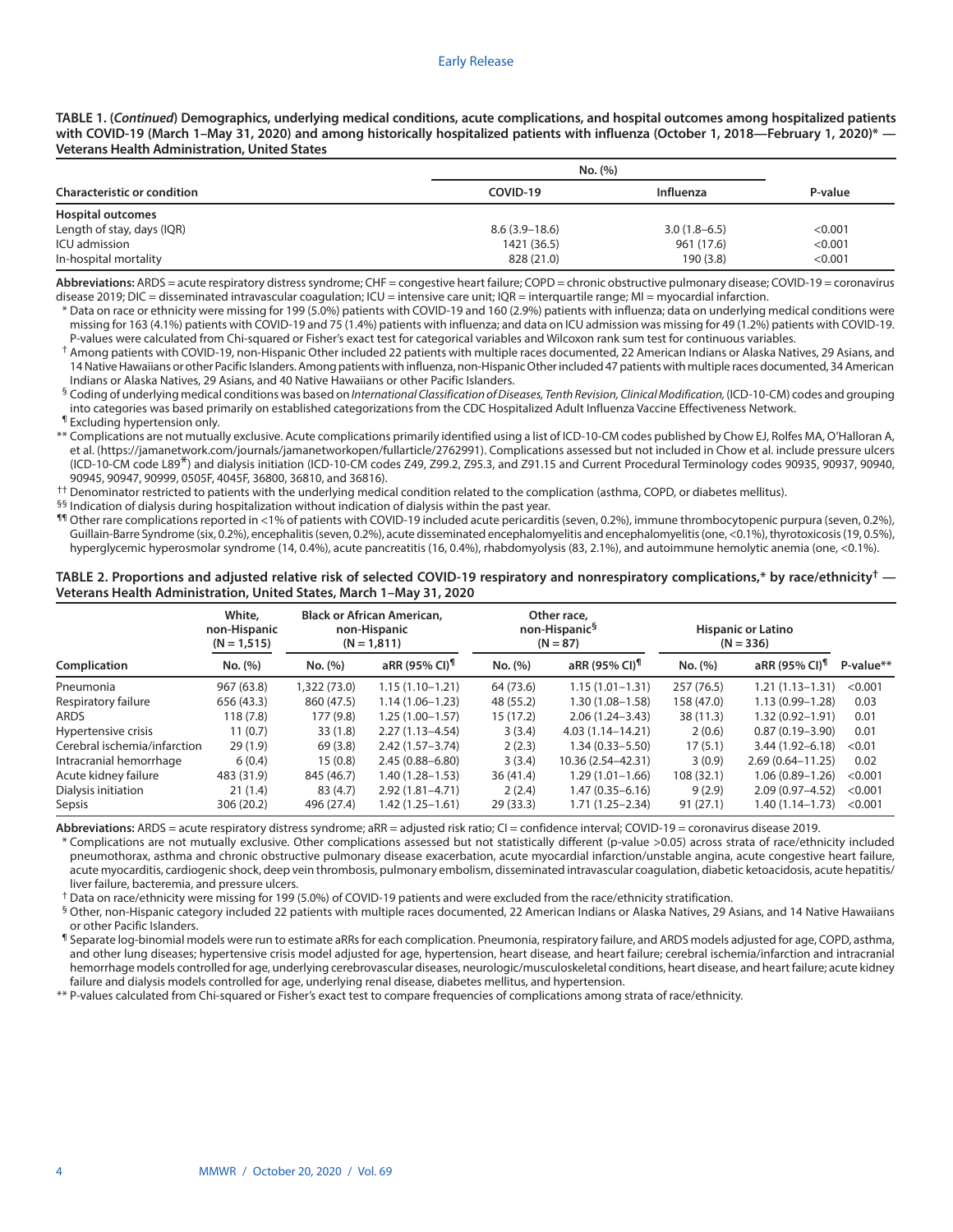#### Early Release

**FIGURE. Adjusted relative risk\* for selected acute respiratory and nonrespiratory complications in hospitalized patients with COVID-19 (March 1– May 31, 2020), compared with historically hospitalized patients with influenza (October 1, 2018–February 1, 2020) — Veterans Health Administration, United States†,§,¶**



Abbreviations: ARDS = acute respiratory distress syndrome; CHF = congestive heart failure; COPD = chronic obstructive pulmonary disease; DIC = disseminated intravascular coagulation; MI = myocardial infarction.

\* 95% confidence intervals (CIs) indicated with error bars.

† When restricted to patients with influenza during the same seasonal months (March–May), aRRs and 95% CIs for acute MI or unstable angina, acute CHF, and hypertensive crisis were 0.90 (0.74–1.11), 1.03 (0.82–1.28), and 0.75 (0.44–1.29), respectively.

§ Dialysis during hospitalization was identified using *International Classification of Diseases, Tenth Revision, Clinical Modification* and current procedural terminology codes, and new initiation of dialysis was determined by excluding patients with indication of dialysis within the past year.

¶ Separate crude and adjusted log-binomial models were run for each complication (which were not mutually exclusive). All adjusted models adjusted for age, sex, race/ethnicity, and outcome-specific underlying conditions. Specifically, respiratory complication models controlled for COPD, asthma, and other lung diseases; neurologic complication models controlled for underlying cerebrovascular diseases, neurological/musculoskeletal conditions, heart disease, and heart failure; cardiovascular and hematologic condition models controlled for heart disease, heart failure, renal conditions, diabetes mellitus, and extreme obesity; the acute kidney failure model controlled for underlying renal disease, diabetes mellitus, and hypertension. Complications related to the worsening of a chronic medical condition were restricted to those patients with that underlying medical condition.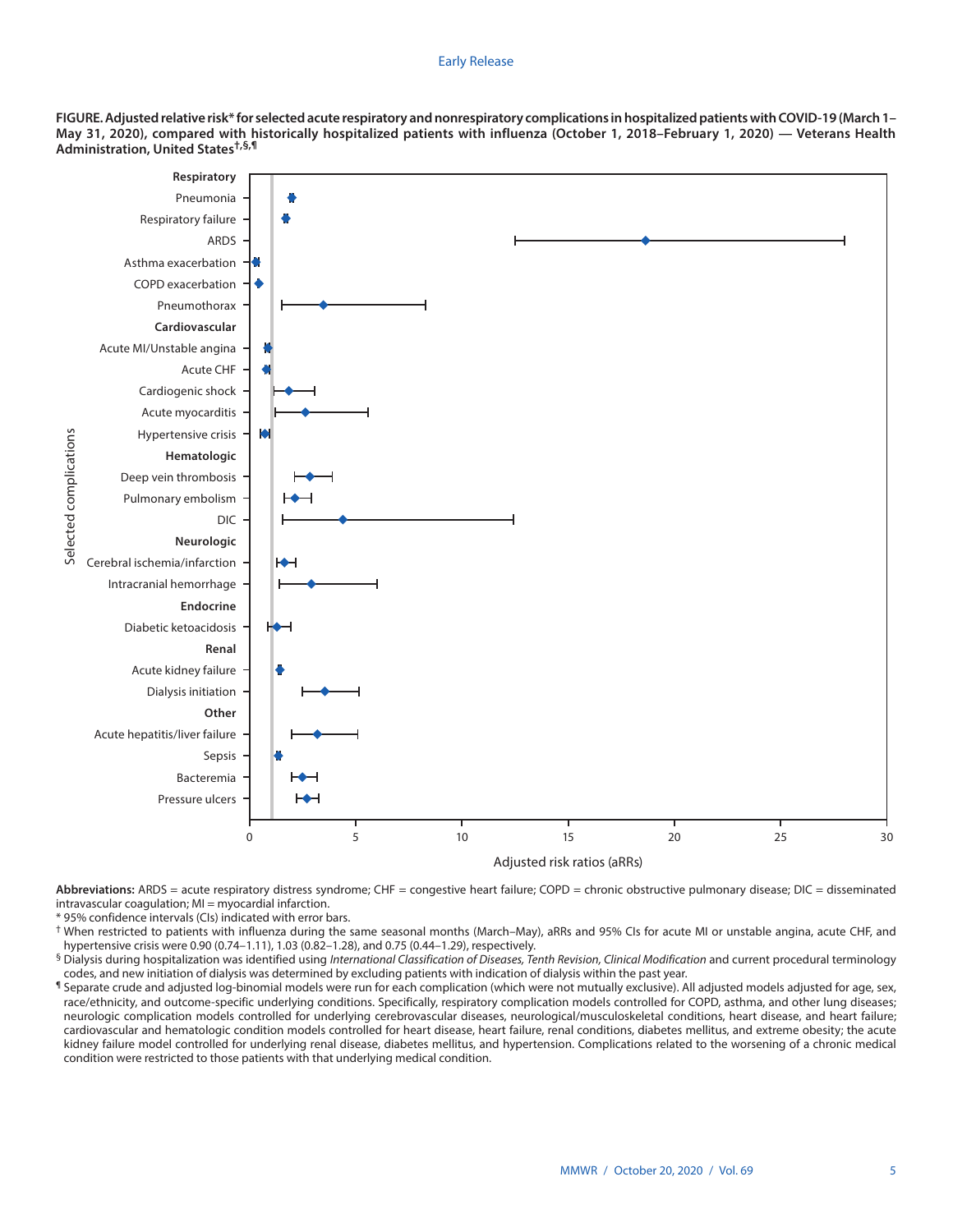#### **Discussion**

Findings from a large, national cohort of patients hospitalized within the VHA illustrate the increased risk for complications involving multiple organ systems among patients with COVID-19 compared with those with influenza, as well as racial/ethnic disparities in COVID-19–associated complications. Compared with patients with influenza, those with COVID-19 had a more than five times higher risk for inhospital death and approximately double the ICU admission risk and hospital length of stay, and were at higher risk for 17 acute respiratory, cardiovascular, hematologic, neurologic, renal and other complications. Racial and ethnic disparities in the percentage of complications among patients with COVID-19 was found for respiratory, neurologic, and renal complications, as well as for sepsis.

Persons from racial and ethnic minority groups are increasingly recognized as having higher rates of COVID-19, associated hospitalizations, and increased risk for severe in-hospital outcomes (*4*,*5*). Although previous analysis of VHA data found no differences in COVID-19 mortality by race/ethnicity (*4*), in this analysis, Black, Hispanic, and non-Hispanic patients of other races had higher risks for sepsis and respiratory, neurologic, and renal complications than did White patients. The disparities in acute complications among racial and ethnic minority groups could not solely be accounted for by differences in underlying medical conditions or age and might be affected by social, environmental, economic, and structural inequities.¶ Elucidation of the reasons for these disparities is urgently needed to advance health equity for all persons.

The risk for respiratory complications was high, consistent with current knowledge of SARS-CoV-2 and influenza pathogenesis (*1*,*6*). Notably, compared with patients with influenza, patients with COVID-19 had two times the risk for pneumonia, 1.7 times the risk for respiratory failure, 19 times the risk for ARDS, and 3.5 times the risk for pneumothorax, underscoring the severity of COVID-19 respiratory illness relative to that of influenza. Conversely, the risk for asthma and COPD exacerbations was approximately three times lower among patients with COVID-19 than among those with influenza.

 The risk for certain acute nonrespiratory complications was also high, including the risk for sepsis and renal and cardiovascular complications. Patients with COVID-19 were at increased risk for acute kidney failure requiring dialysis than were patients with influenza, consistent with previous evidence of influenza- (*2*) and COVID-19–associated (*7*) acute kidney failure. The frequent occurrence and increased risk for sepsis among patients with COVID-19 is consistent with reports

## **Summary**

What is already known about this topic?

Patients hospitalized with COVID-19 are reported to be at risk for respiratory and nonrespiratory complications.

## What is added by this report?

Hospitalized patients with COVID-19 in the Veterans Health Administration had a more than five times higher risk for in-hospital death and increased risk for 17 respiratory and nonrespiratory complications than did hospitalized patients with influenza. The risks for sepsis and respiratory, neurologic, and renal complications of COVID-19 were higher among non-Hispanic Black or African American and Hispanic patients than among non-Hispanic White patients.

## What are the implications for public health practice?

Compared with influenza, COVID-19 is associated with increased risk for most respiratory and nonrespiratory complications. Certain racial and ethnic minority groups are disproportionally affected by COVID-19.

of dysregulated immune response in these patients (*8*). The distribution of cardiovascular complications differed between patients with influenza and those with COVID-19; patients with COVID-19 experienced lower risk for acute MI, unstable angina, and acute CHF but higher risk for acute myocarditis and cardiogenic shock. There were no significant differences in occurrence of acute MI, unstable angina, and CHF among patients with COVID-19 or influenza diagnosed during the same months, suggesting potential confounding by seasonal variations in cardiovascular disease.

Other less common (<10%), but often severe complications included hematologic and neurologic complications, bacteremia, and pressure ulcers. Whereas other viruses, like influenza, might cause proinflammatory cytokines and clot formation (*6*), the findings from this study suggest that hematologic complications are a much more frequent complication of COVID-19, consistent with previous reports of COVID-19–related thromboembolic events (*1*,*9*). A New York City study reported that the odds of stroke were 7.6 times higher among COVID-19 patients than among those with influenza (*10*), which is consistent with the present findings of a twofold increase in the risk for cerebral ischemia or infarction. Patients with COVID-19 might be at increased risk for pressure ulcers related to prolonged hospitalizations, prone positioning, or both.

The findings in this report are subject to at least six limitations. First, administrative codes might have limited sensitivity and specificity for capturing conditions and might misclassify chronic conditions as acute. Extreme obesity was defined based solely on ICD-10-CM codes and not body mass index, resulting in potential misclassification and residual confounding. Second, clinician-ordered testing could potentially

<sup>¶</sup> [https://www.healthypeople.gov/2020/topics-objectives/topic/](https://www.healthypeople.gov/2020/topics-objectives/topic/social-determinants-of-health) [social-determinants-of-health.](https://www.healthypeople.gov/2020/topics-objectives/topic/social-determinants-of-health)